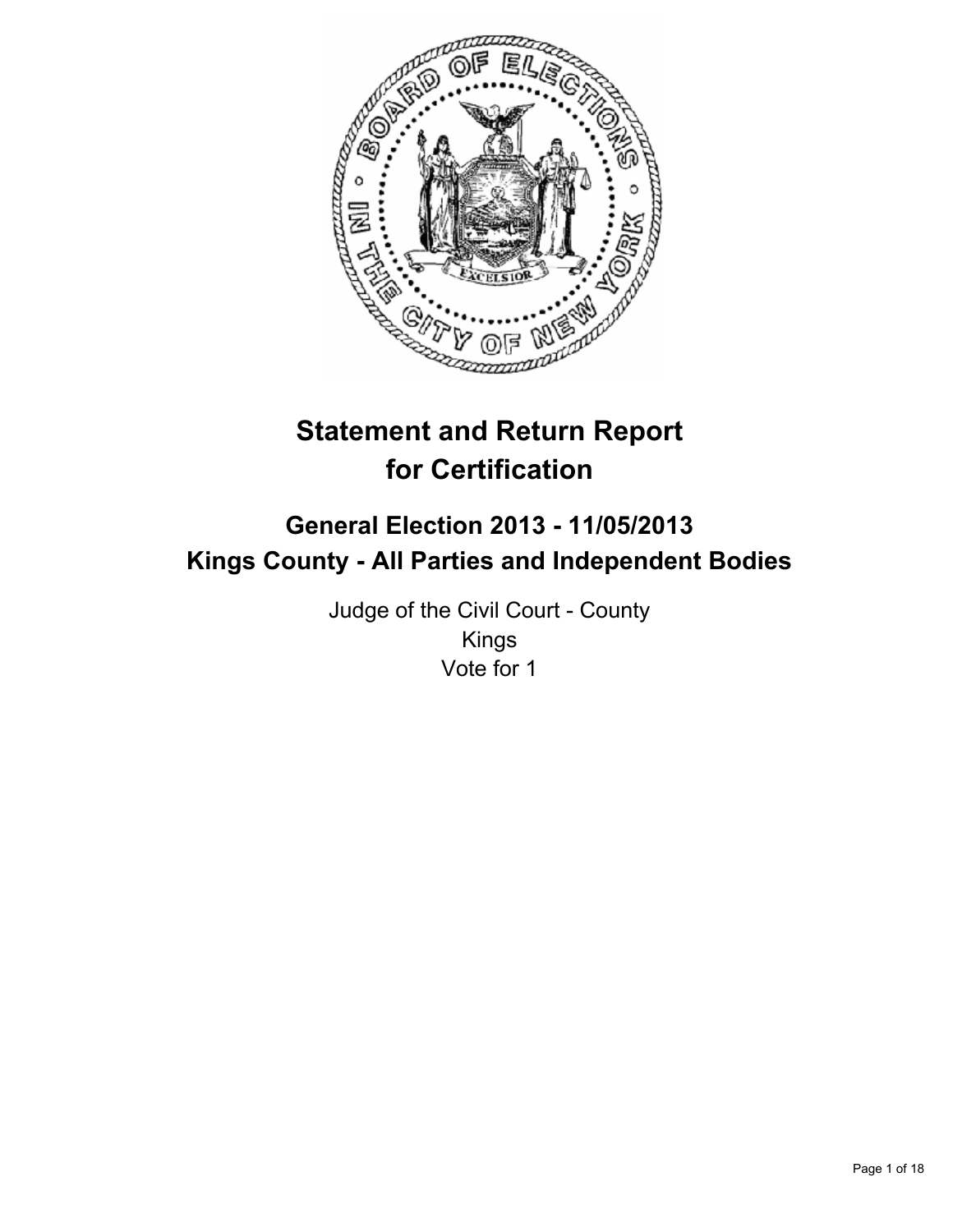

| <b>PUBLIC COUNTER</b>                                    | 18,152       |
|----------------------------------------------------------|--------------|
| <b>EMERGENCY</b>                                         | 7            |
| <b>ABSENTEE/MILITARY</b>                                 | 476          |
| <b>FEDERAL</b>                                           | 0            |
| <b>SPECIAL PRESIDENTIAL</b>                              | $\mathbf{0}$ |
| <b>AFFIDAVIT</b>                                         | 199          |
| <b>Total Ballots</b>                                     | 18,834       |
| Less - Inapplicable Federal/Special Presidential Ballots | 0            |
| <b>Total Applicable Ballots</b>                          | 18,834       |
| SHAWNDYA L. SIMPSON (DEMOCRATIC)                         | 9,608        |
| VINCENT F. MARTUSCIELLO (CONSERVATIVE)                   | 4,258        |
| ALTON MADDOX (WRITE-IN)                                  | 1            |
| ELIZABETH HOLTZOWT (WRITE-IN)                            | 1            |
| ISRAEL GLASSER (WRITE-IN)                                | 1            |
| IZVI FINK (WRITE-IN)                                     | 1            |
| JUDITH KAYE (WRITE-IN)                                   | 1            |
| MICK DAKA (WRITE-IN)                                     | 1            |
| MIKE CLINE (WRITE-IN)                                    | 1            |
| STEPHEN COLBERT (WRITE-IN)                               | 1            |
| UNATTRIBUTABLE WRITE-IN (WRITE-IN)                       | 1            |
| <b>Total Votes</b>                                       | 13,875       |
| Unrecorded                                               | 4,959        |

| <b>PUBLIC COUNTER</b>                                    | 17,221         |
|----------------------------------------------------------|----------------|
| <b>EMERGENCY</b>                                         | 2              |
| ABSENTEE/MILITARY                                        | 314            |
| <b>FEDERAL</b>                                           | 0              |
| <b>SPECIAL PRESIDENTIAL</b>                              | 0              |
| AFFIDAVIT                                                | 292            |
| <b>Total Ballots</b>                                     | 17,829         |
| Less - Inapplicable Federal/Special Presidential Ballots | 0              |
| <b>Total Applicable Ballots</b>                          | 17,829         |
| SHAWNDYA L. SIMPSON (DEMOCRATIC)                         | 12,763         |
| VINCENT F. MARTUSCIELLO (CONSERVATIVE)                   | 1,235          |
| AARON WOLOFSKY (WRITE-IN)                                | 1              |
| ATON MADOOF (WRITE-IN)                                   | 1              |
| CHERYL GONZALES (WRITE-IN)                               | $\overline{2}$ |
| UNATTRIBUTABLE WRITE-IN (WRITE-IN)                       | 6              |
| WILLIAM J. MILLER (WRITE-IN)                             | 1              |
| <b>Total Votes</b>                                       | 14,009         |
| Unrecorded                                               | 3,820          |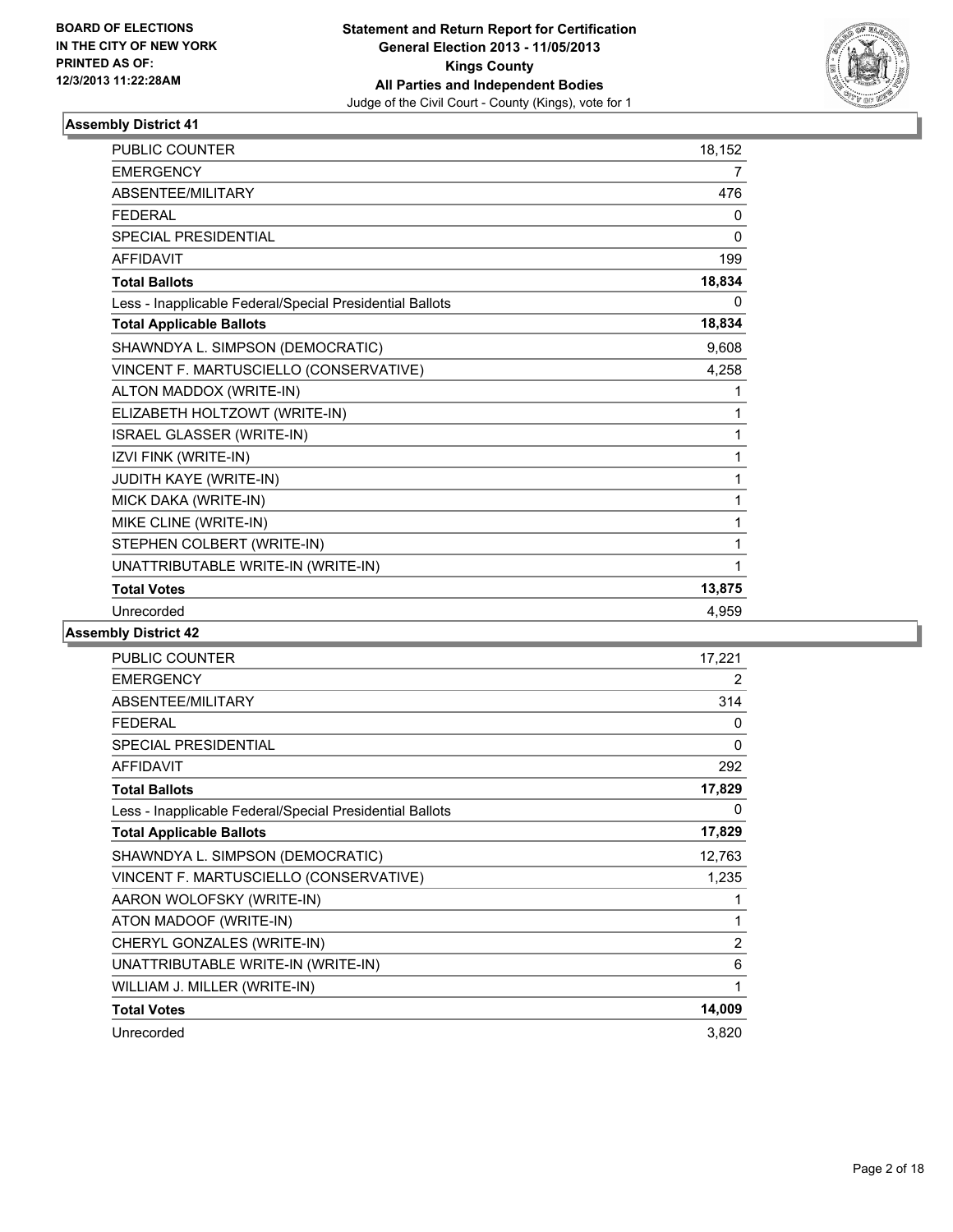

| PUBLIC COUNTER                                           | 19,018 |
|----------------------------------------------------------|--------|
| <b>EMERGENCY</b>                                         | 0      |
| ABSENTEE/MILITARY                                        | 394    |
| <b>FEDERAL</b>                                           | 0      |
| <b>SPECIAL PRESIDENTIAL</b>                              | 0      |
| <b>AFFIDAVIT</b>                                         | 244    |
| <b>Total Ballots</b>                                     | 19,656 |
| Less - Inapplicable Federal/Special Presidential Ballots | 0      |
| <b>Total Applicable Ballots</b>                          | 19,656 |
| SHAWNDYA L. SIMPSON (DEMOCRATIC)                         | 15,291 |
| VINCENT F. MARTUSCIELLO (CONSERVATIVE)                   | 643    |
| <b>ASSATA SHAKUR (WRITE-IN)</b>                          | 1      |
| CHELSEA MANNING (WRITE-IN)                               | 1      |
| EMILY WILLIAMS (WRITE-IN)                                | 1      |
| MAXINE PARKS (WRITE-IN)                                  | 1      |
| SHAWNA SIMPSON (WRITE-IN)                                | 1      |
| STAR JONES (WRITE-IN)                                    | 1      |
| STEPHANE RIUETZ (WRITE-IN)                               | 1      |
| UNATTRIBUTABLE WRITE-IN (WRITE-IN)                       | 2      |
| <b>Total Votes</b>                                       | 15,943 |
| Unrecorded                                               | 3,713  |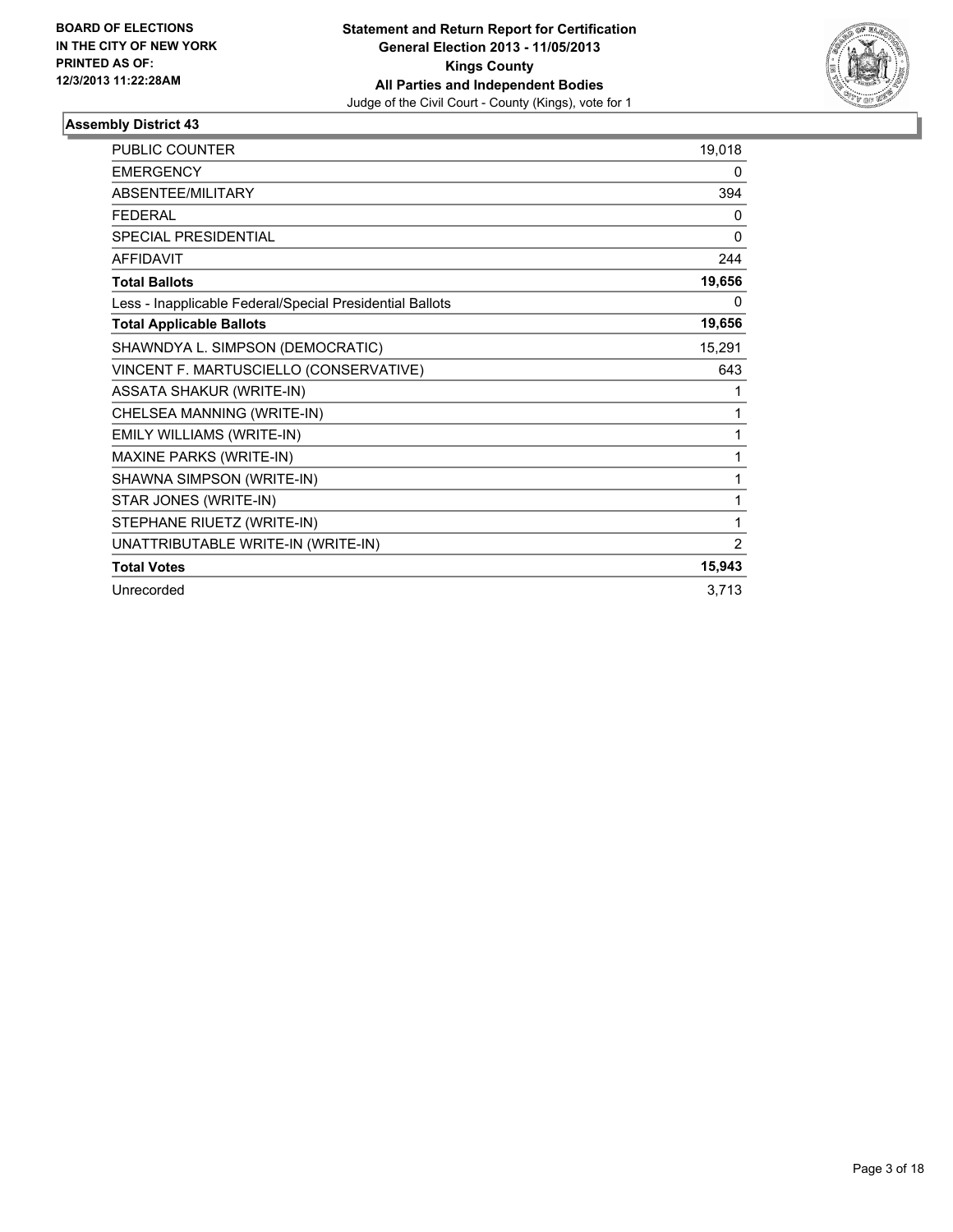

| PUBLIC COUNTER                                           | 21,572       |
|----------------------------------------------------------|--------------|
| <b>EMERGENCY</b>                                         | 0            |
| ABSENTEE/MILITARY                                        | 376          |
| <b>FEDERAL</b>                                           | 0            |
| <b>SPECIAL PRESIDENTIAL</b>                              | $\mathbf{0}$ |
| <b>AFFIDAVIT</b>                                         | 270          |
| <b>Total Ballots</b>                                     | 22,218       |
| Less - Inapplicable Federal/Special Presidential Ballots | 0            |
| <b>Total Applicable Ballots</b>                          | 22,218       |
| SHAWNDYA L. SIMPSON (DEMOCRATIC)                         | 13,909       |
| VINCENT F. MARTUSCIELLO (CONSERVATIVE)                   | 2,964        |
| AVA JOSHI (WRITE-IN)                                     | 1            |
| DANIEL STEINBERG (WRITE-IN)                              | 1            |
| DAVID ALQUIST (WRITE-IN)                                 | 1            |
| DAVID HAROWITZ (WRITE-IN)                                | 1            |
| FRED ACAUDO (WRITE-IN)                                   | 1            |
| HARRY FREIFELD (WRITE-IN)                                | 1            |
| JOCELYN SIMONSON (WRITE-IN)                              | 1            |
| JOHN HODGMAN (WRITE-IN)                                  | 2            |
| <b>MERYL GLICKSON (WRITE-IN)</b>                         | 1            |
| <b>OSCAR MADISON (WRITE-IN)</b>                          | 1            |
| SARAH VOISINE (WRITE-IN)                                 | 1            |
| UNATTRIBUTABLE WRITE-IN (WRITE-IN)                       | 15           |
| <b>Total Votes</b>                                       | 16,900       |
| Unrecorded                                               | 5,318        |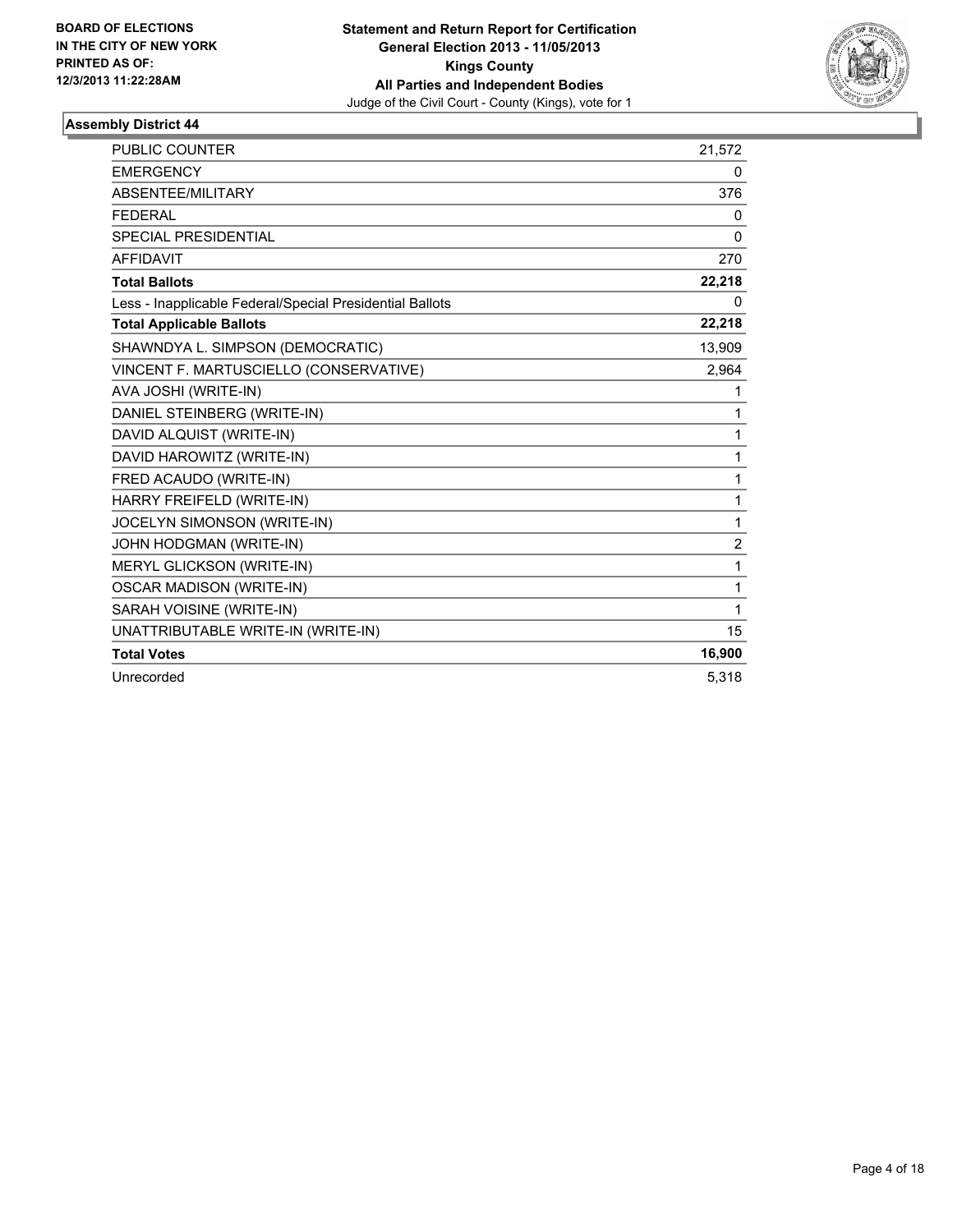

| <b>PUBLIC COUNTER</b>                                    | 12,591         |
|----------------------------------------------------------|----------------|
| <b>EMERGENCY</b>                                         | 1              |
| ABSENTEE/MILITARY                                        | 458            |
| <b>FEDERAL</b>                                           | 0              |
| <b>SPECIAL PRESIDENTIAL</b>                              | 0              |
| <b>AFFIDAVIT</b>                                         | 161            |
| <b>Total Ballots</b>                                     | 13,211         |
| Less - Inapplicable Federal/Special Presidential Ballots | 0              |
| <b>Total Applicable Ballots</b>                          | 13,211         |
| SHAWNDYA L. SIMPSON (DEMOCRATIC)                         | 4,403          |
| VINCENT F. MARTUSCIELLO (CONSERVATIVE)                   | 3,913          |
| BERNARD GOETZ (WRITE-IN)                                 | 1              |
| DAVID TAWLL (WRITE-IN)                                   | 1              |
| DENISE SETTON (WRITE-IN)                                 | 1              |
| IAN STRAK (WRITE-IN)                                     | $\overline{2}$ |
| JONATHAN COHEN (WRITE-IN)                                | $\overline{2}$ |
| LASSLO SZEKELY (WRITE-IN)                                | 1              |
| NOACH DEAR (WRITE-IN)                                    | 1              |
| SYLVIA ASH (WRITE-IN)                                    | 1              |
| UNATTRIBUTABLE WRITE-IN (WRITE-IN)                       | 8              |
| <b>Total Votes</b>                                       | 8,334          |
| Unrecorded                                               | 4,877          |

| <b>PUBLIC COUNTER</b>                                    | 17,456 |
|----------------------------------------------------------|--------|
| <b>EMERGENCY</b>                                         | 14     |
| ABSENTEE/MILITARY                                        | 658    |
| <b>FEDERAL</b>                                           | 0      |
| <b>SPECIAL PRESIDENTIAL</b>                              | 0      |
| <b>AFFIDAVIT</b>                                         | 185    |
| <b>Total Ballots</b>                                     | 18,313 |
| Less - Inapplicable Federal/Special Presidential Ballots | 0      |
| <b>Total Applicable Ballots</b>                          | 18,313 |
| SHAWNDYA L. SIMPSON (DEMOCRATIC)                         | 7,302  |
| VINCENT F. MARTUSCIELLO (CONSERVATIVE)                   | 4,907  |
| BRENDAN FLYNN (WRITE-IN)                                 | 1      |
| KING YAME (WRITE-IN)                                     | 1      |
| PETER SWEENEY (WRITE-IN)                                 | 1      |
| SUE SIMMONS (WRITE-IN)                                   | 1      |
| UNATTRIBUTABLE WRITE-IN (WRITE-IN)                       | 5      |
| <b>Total Votes</b>                                       | 12,218 |
| Unrecorded                                               | 6,095  |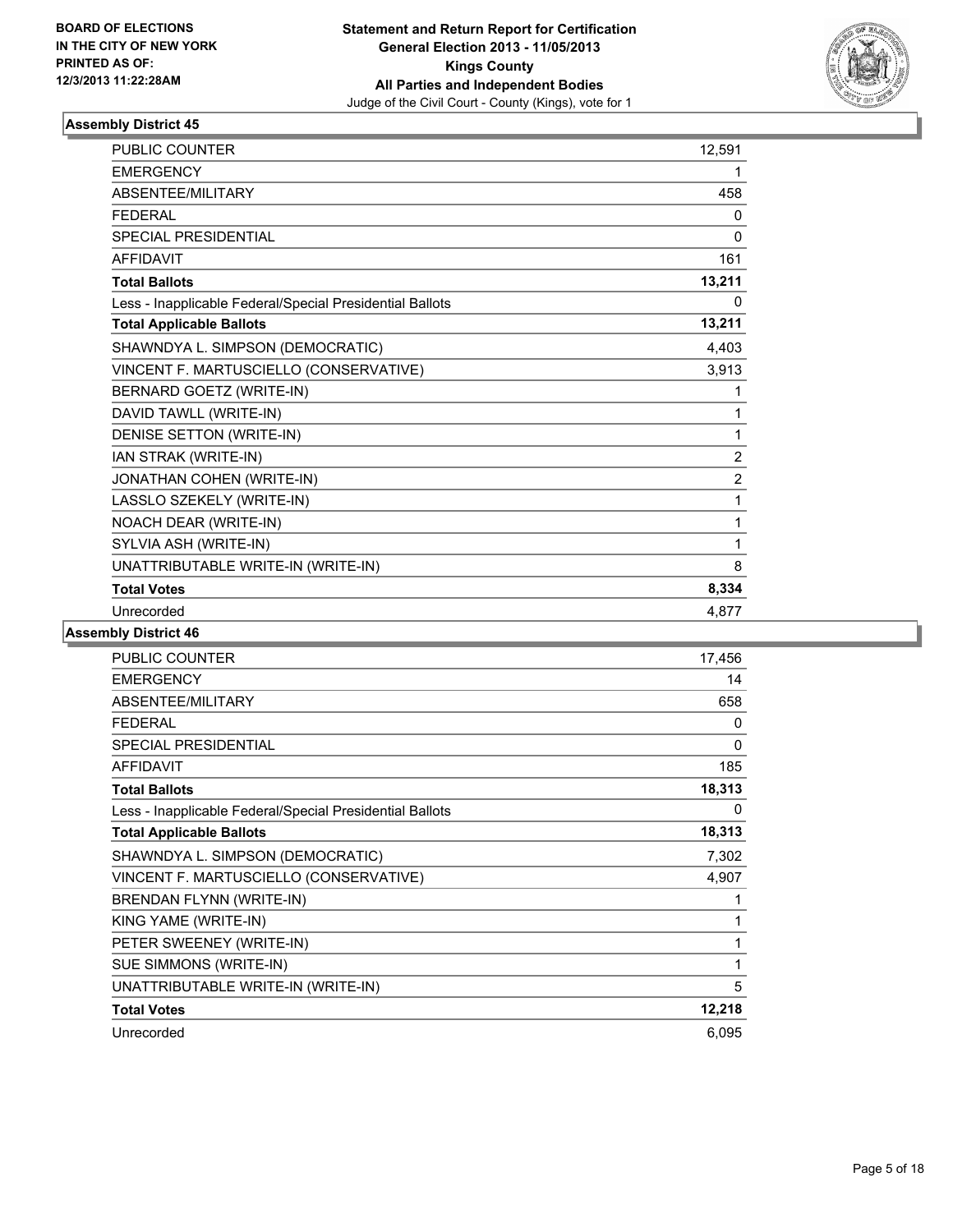

| <b>PUBLIC COUNTER</b>                                    | 9,699    |
|----------------------------------------------------------|----------|
| <b>EMERGENCY</b>                                         | 0        |
| <b>ABSENTEE/MILITARY</b>                                 | 374      |
| <b>FEDERAL</b>                                           | 0        |
| SPECIAL PRESIDENTIAL                                     | 0        |
| <b>AFFIDAVIT</b>                                         | 100      |
| <b>Total Ballots</b>                                     | 10,173   |
| Less - Inapplicable Federal/Special Presidential Ballots | $\Omega$ |
| <b>Total Applicable Ballots</b>                          | 10,173   |
| SHAWNDYA L. SIMPSON (DEMOCRATIC)                         | 4,193    |
| VINCENT F. MARTUSCIELLO (CONSERVATIVE)                   | 2,890    |
| DAN BANANNO (WRITE-IN)                                   | 1        |
| DAN BONANNO (WRITE-IN)                                   | 1        |
| JONATHAN WEISMAN (WRITE-IN)                              | 1        |
| PETE HAMILL (WRITE-IN)                                   | 1        |
| PETER HAMILL (WRITE-IN)                                  | 1        |
| UNATTRIBUTABLE WRITE-IN (WRITE-IN)                       | 5        |
| <b>Total Votes</b>                                       | 7,093    |
| Unrecorded                                               | 3,080    |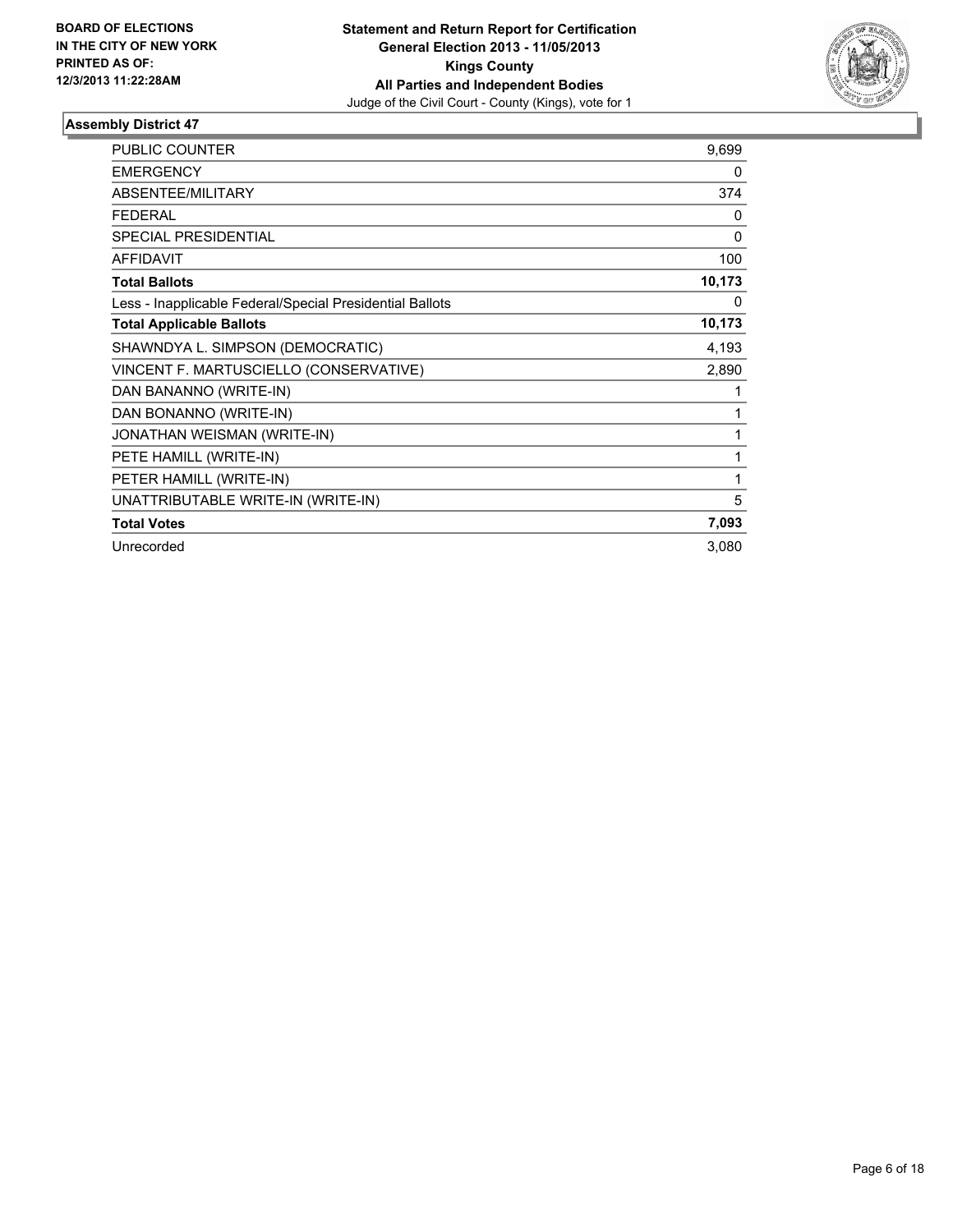

| <b>PUBLIC COUNTER</b>                                    | 15,584       |
|----------------------------------------------------------|--------------|
| <b>EMERGENCY</b>                                         | 0            |
| ABSENTEE/MILITARY                                        | 283          |
| <b>FEDERAL</b>                                           | 0            |
| <b>SPECIAL PRESIDENTIAL</b>                              | $\mathbf{0}$ |
| <b>AFFIDAVIT</b>                                         | 197          |
| <b>Total Ballots</b>                                     | 16,064       |
| Less - Inapplicable Federal/Special Presidential Ballots | 0            |
| <b>Total Applicable Ballots</b>                          | 16,064       |
| SHAWNDYA L. SIMPSON (DEMOCRATIC)                         | 4,591        |
| VINCENT F. MARTUSCIELLO (CONSERVATIVE)                   | 4,478        |
| ABISH HALBESTO (WRITE-IN)                                | 1            |
| AHRON MILWEN (WRITE-IN)                                  | 1            |
| AKRON MOEBOS (WRITE-IN)                                  | 1            |
| CHAGA S. WOLF (WRITE-IN)                                 | 1            |
| CHAIM D ZWIEBEL (WRITE-IN)                               | 1            |
| CHIM BERGMAN (WRITE-IN)                                  | 1            |
| DAVID GREENFIELD (WRITE-IN)                              | 1            |
| IAN D GIRSHEK (WRITE-IN)                                 | 1            |
| JODAH LEVINE (WRITE-IN)                                  | 1            |
| MEIR LENEROVIEZ (WRITE-IN)                               | 1            |
| MOSHE METZGER (WRITE-IN)                                 | 1            |
| SANDRA BRIER (WRITE-IN)                                  | 1            |
| SHULEN RUBASHKIN (WRITE-IN)                              | 1            |
| UNATTRIBUTABLE WRITE-IN (WRITE-IN)                       | 14           |
| YEHUDA OLEN (WRITE-IN)                                   | 1            |
| YITCHOL LICHT (WRITE-IN)                                 | 1            |
| <b>Total Votes</b>                                       | 9,098        |
| Unrecorded                                               | 6,966        |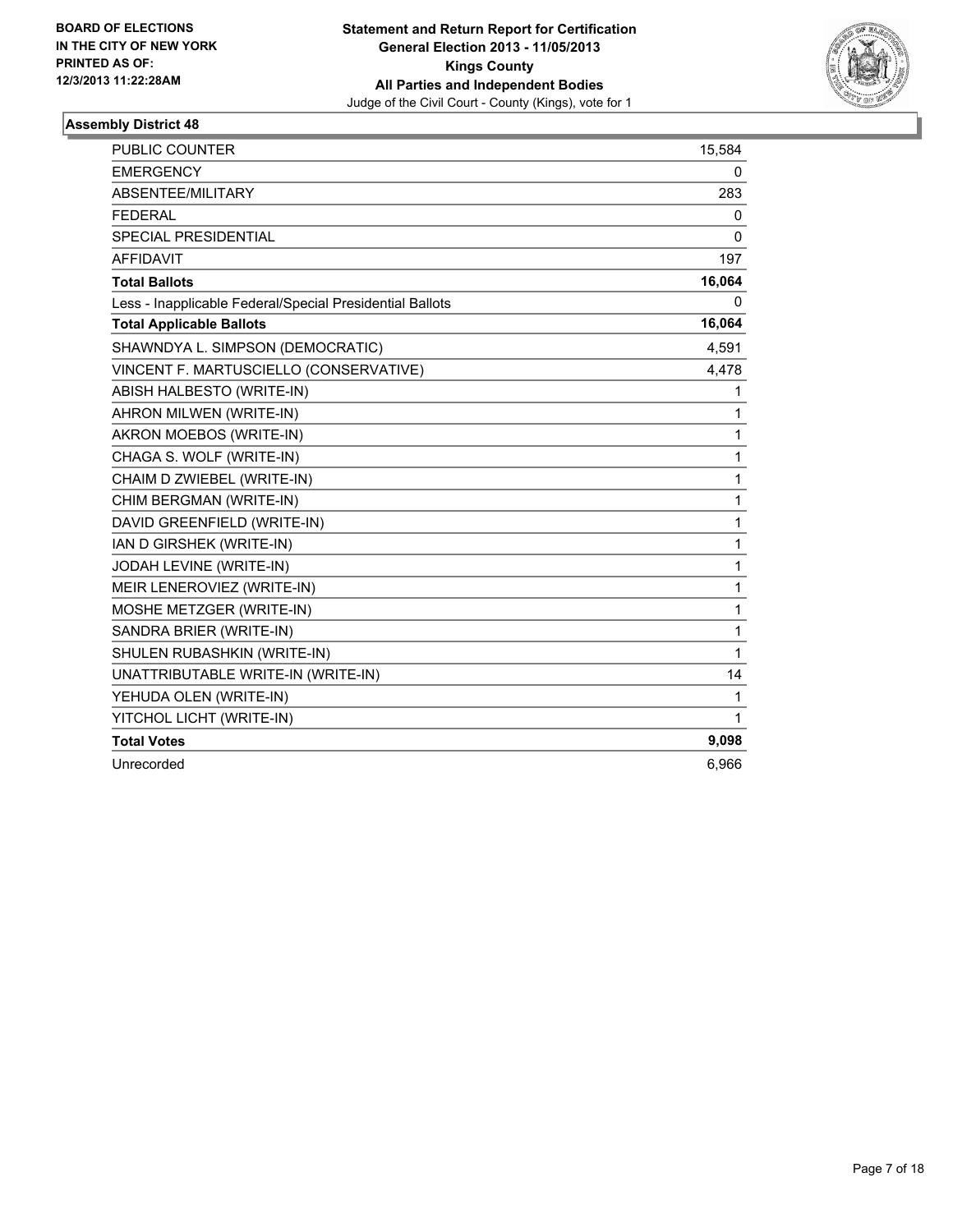

| <b>PUBLIC COUNTER</b>                                    | 7,584 |
|----------------------------------------------------------|-------|
| <b>EMERGENCY</b>                                         | 70    |
| ABSENTEE/MILITARY                                        | 209   |
| <b>FEDERAL</b>                                           | 0     |
| SPECIAL PRESIDENTIAL                                     | 0     |
| <b>AFFIDAVIT</b>                                         | 74    |
| <b>Total Ballots</b>                                     | 7,937 |
| Less - Inapplicable Federal/Special Presidential Ballots | 0     |
| <b>Total Applicable Ballots</b>                          | 7,937 |
| SHAWNDYA L. SIMPSON (DEMOCRATIC)                         | 3,316 |
| VINCENT F. MARTUSCIELLO (CONSERVATIVE)                   | 2,366 |
| ARTHUR COHEN (WRITE-IN)                                  | 1     |
| JIMMY MCMILLAN (WRITE-IN)                                | 1     |
| MIKE NAPOLI (WRITE-IN)                                   | 1     |
| RENEE GIARDANO (WRITE-IN)                                | 1     |
| SIFER ASEPH (WRITE-IN)                                   | 1     |
| <b>Total Votes</b>                                       | 5,687 |
| Unrecorded                                               | 2,250 |

| PUBLIC COUNTER                                           | 15,157   |
|----------------------------------------------------------|----------|
| <b>EMERGENCY</b>                                         | 3        |
| ABSENTEE/MILITARY                                        | 179      |
| <b>FEDERAL</b>                                           | 0        |
| SPECIAL PRESIDENTIAL                                     | $\Omega$ |
| <b>AFFIDAVIT</b>                                         | 241      |
| <b>Total Ballots</b>                                     | 15,580   |
| Less - Inapplicable Federal/Special Presidential Ballots | 0        |
| <b>Total Applicable Ballots</b>                          | 15,580   |
| SHAWNDYA L. SIMPSON (DEMOCRATIC)                         | 8,705    |
| VINCENT F. MARTUSCIELLO (CONSERVATIVE)                   | 1,268    |
| DAN DONADRO (WRITE-IN)                                   | 1        |
| <b>GLENN KIMBALL (WRITE-IN)</b>                          | 1        |
| JOE LHOTA (WRITE-IN)                                     | 1        |
| UNATTRIBUTABLE WRITE-IN (WRITE-IN)                       | 13       |
| <b>Total Votes</b>                                       | 9,989    |
| Unrecorded                                               | 5,591    |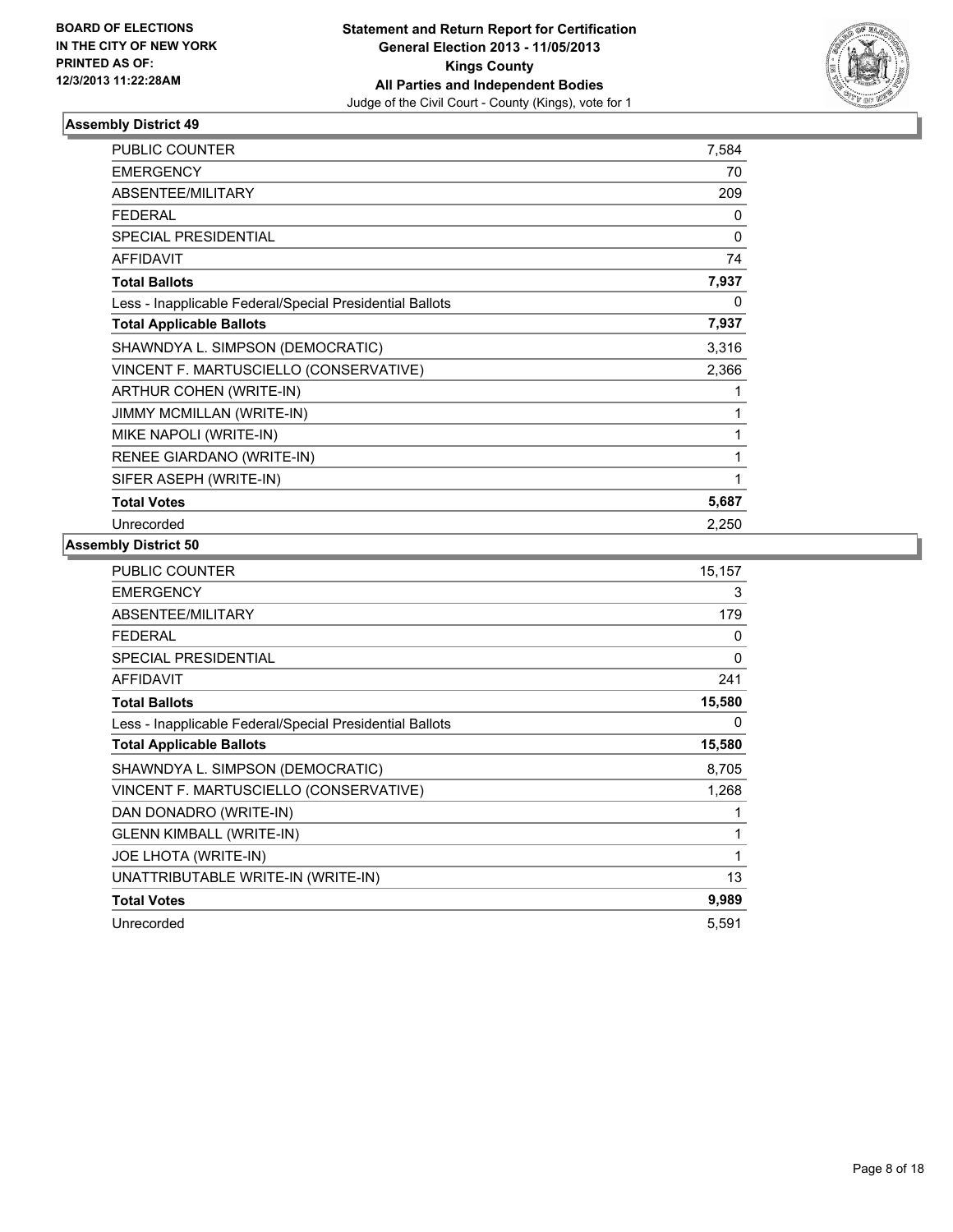

| <b>PUBLIC COUNTER</b>                                    | 10,963   |
|----------------------------------------------------------|----------|
| <b>EMERGENCY</b>                                         |          |
| <b>ABSENTEE/MILITARY</b>                                 | 197      |
| <b>FEDERAL</b>                                           | 0        |
| SPECIAL PRESIDENTIAL                                     | 0        |
| <b>AFFIDAVIT</b>                                         | 163      |
| <b>Total Ballots</b>                                     | 11,324   |
| Less - Inapplicable Federal/Special Presidential Ballots | $\Omega$ |
| <b>Total Applicable Ballots</b>                          | 11,324   |
| SHAWNDYA L. SIMPSON (DEMOCRATIC)                         | 7,428    |
| VINCENT F. MARTUSCIELLO (CONSERVATIVE)                   | 1,281    |
| MARIE CURIE (WRITE-IN)                                   |          |
| UNATTRIBUTABLE WRITE-IN (WRITE-IN)                       | 3        |
| YEHUDA FRANKEL (WRITE-IN)                                | 1        |
| <b>Total Votes</b>                                       | 8,714    |
| Unrecorded                                               | 2.610    |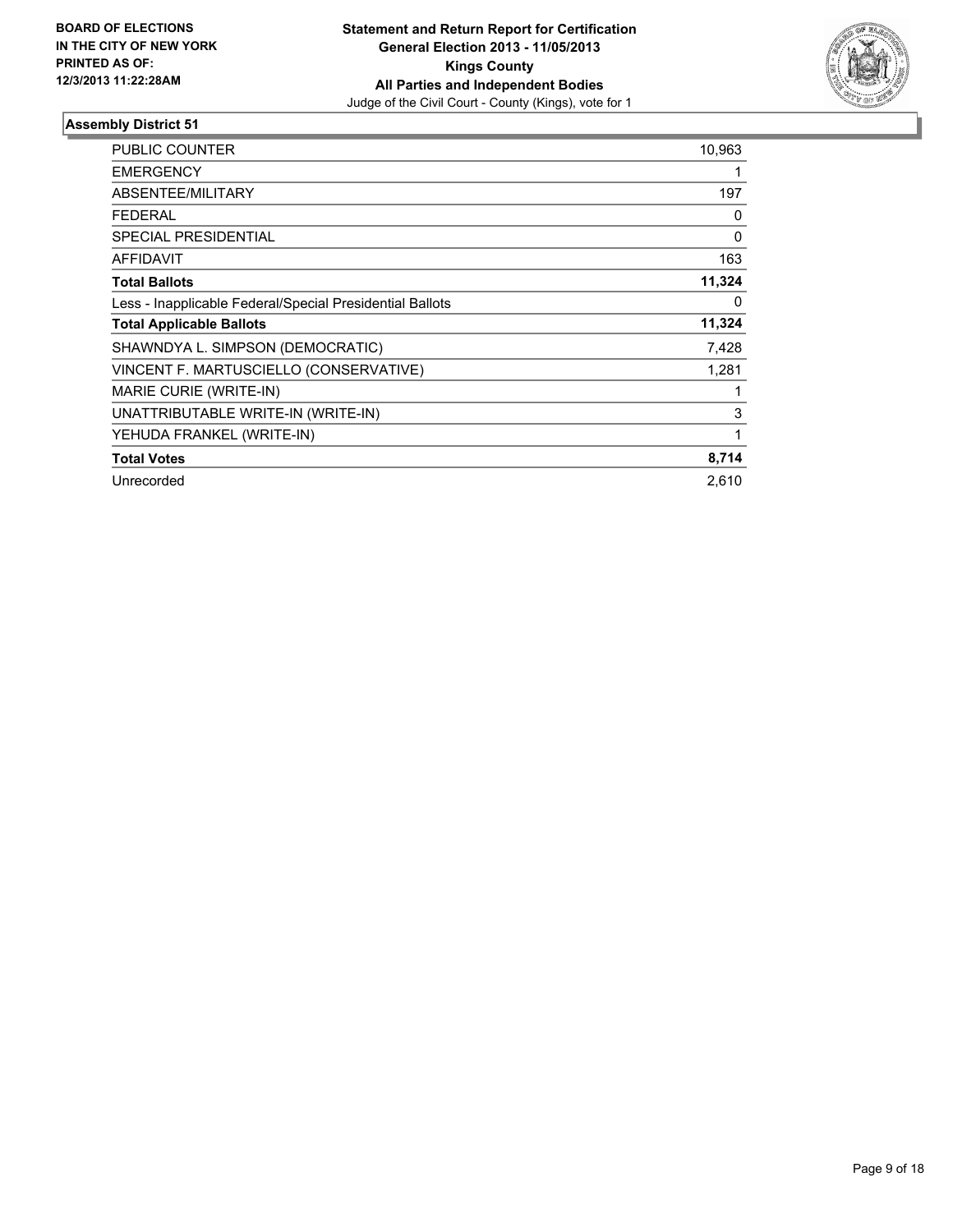

| PUBLIC COUNTER                                           | 28,638       |
|----------------------------------------------------------|--------------|
| <b>EMERGENCY</b>                                         | 1,017        |
| ABSENTEE/MILITARY                                        | 753          |
| FEDERAL                                                  | 0            |
| SPECIAL PRESIDENTIAL                                     | 0            |
| AFFIDAVIT                                                | 376          |
| <b>Total Ballots</b>                                     | 30,784       |
| Less - Inapplicable Federal/Special Presidential Ballots | 0            |
| <b>Total Applicable Ballots</b>                          | 30,784       |
| SHAWNDYA L. SIMPSON (DEMOCRATIC)                         | 22,334       |
| VINCENT F. MARTUSCIELLO (CONSERVATIVE)                   | 2,591        |
| ARTHUR HUH (WRITE-IN)                                    | 1            |
| ASSATA SHAKUR (WRITE-IN)                                 | 1            |
| BARBARA K. MORGAN (WRITE-IN)                             | 1            |
| CARY FISCHER (WRITE-IN)                                  | 1            |
| CLARA RONK (WRITE-IN)                                    | 1            |
| COREY HARDIN (WRITE-IN)                                  | 1            |
| DAVID DIMUS (WRITE-IN)                                   | $\mathbf{1}$ |
| DINGO RAIBOURN (WRITE-IN)                                | 1            |
| <b>GERALD GARSON (WRITE-IN)</b>                          | 1            |
| JAY L. WIENER (WRITE-IN)                                 | 1            |
| <b>JESSE WAGNER (WRITE-IN)</b>                           | 1            |
| JUDY BROWN (WRITE-IN)                                    | 1            |
| <b>JULIA GIOVANNITTI (WRITE-IN)</b>                      | $\mathbf{1}$ |
| KARISIA VACTH (WRITE-IN)                                 | 1            |
| KEN AWERNECK (WRITE-IN)                                  | 1            |
| LEORA CORBIN (WRITE-IN)                                  | 1            |
| LORA J. GEROVISI (WRITE-IN)                              | 1            |
| M. SADIA MCLAUGHLIN (WRITE-IN)                           | 1            |
| MARIANNE MACIAS (WRITE-IN)                               | $\mathbf{1}$ |
| MELISSA RENWICK (WRITE-IN)                               | 1            |
| MICHAEL GRAMMAR (WRITE-IN)                               | 1            |
| NICK JAGGER (WRITE-IN)                                   | $\mathbf{1}$ |
| PHIL PHILLIPS (WRITE-IN)                                 | 1            |
| RICK MOODY (WRITE-IN)                                    | 1            |
| SCOTT ROSS (WRITE-IN)                                    | $\mathbf{1}$ |
| TOM KEOUGH (WRITE-IN)                                    | $\mathbf 1$  |
| UNATTRIBUTABLE WRITE-IN (WRITE-IN)                       | 9            |
| <b>Total Votes</b>                                       | 24,960       |
| Unrecorded                                               | 5,824        |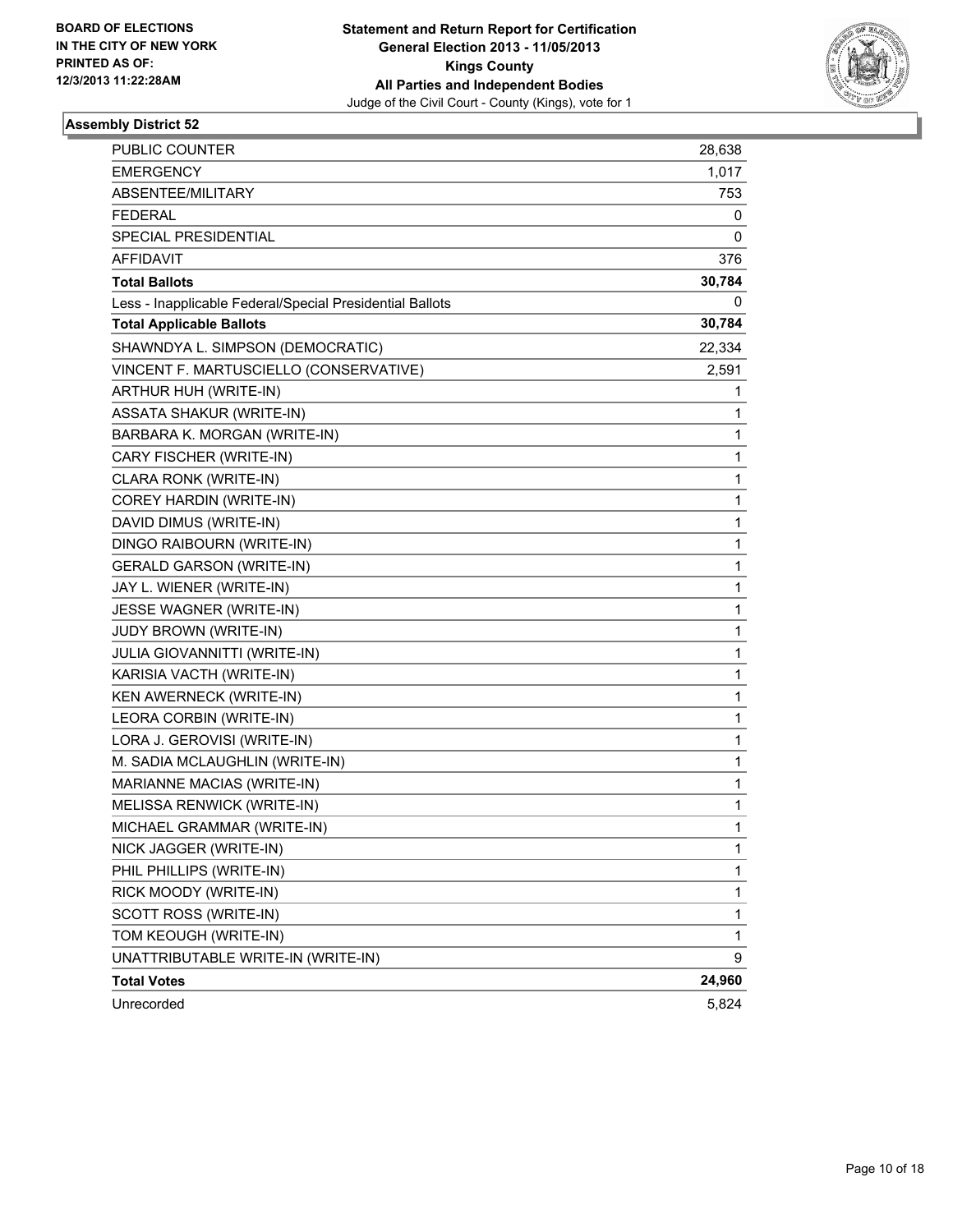

| <b>PUBLIC COUNTER</b>                                    | 12,315 |
|----------------------------------------------------------|--------|
| <b>EMERGENCY</b>                                         | 53     |
| ABSENTEE/MILITARY                                        | 124    |
| <b>FEDERAL</b>                                           | 0      |
| SPECIAL PRESIDENTIAL                                     | 0      |
| AFFIDAVIT                                                | 214    |
| <b>Total Ballots</b>                                     | 12,706 |
| Less - Inapplicable Federal/Special Presidential Ballots | 0      |
| <b>Total Applicable Ballots</b>                          | 12,706 |
| SHAWNDYA L. SIMPSON (DEMOCRATIC)                         | 8,955  |
| VINCENT F. MARTUSCIELLO (CONSERVATIVE)                   | 593    |
| CHAD CURTIS (WRITE-IN)                                   | 1      |
| DAVE SCMUCH (WRITE-IN)                                   | 1      |
| JOE RODREGUEZ (WRITE-IN)                                 | 1      |
| ROBERT NITSCHKE (WRITE-IN)                               | 1      |
| UNATTRIBUTABLE WRITE-IN (WRITE-IN)                       | 10     |
| <b>Total Votes</b>                                       | 9,562  |
| Unrecorded                                               | 3,144  |

| <b>PUBLIC COUNTER</b>                                    | 9.847    |
|----------------------------------------------------------|----------|
| <b>EMERGENCY</b>                                         | 16       |
| ABSENTEE/MILITARY                                        | 107      |
| FEDERAL                                                  | 0        |
| <b>SPECIAL PRESIDENTIAL</b>                              | $\Omega$ |
| <b>AFFIDAVIT</b>                                         | 190      |
| <b>Total Ballots</b>                                     | 10,160   |
| Less - Inapplicable Federal/Special Presidential Ballots | 0        |
| <b>Total Applicable Ballots</b>                          | 10,160   |
| SHAWNDYA L. SIMPSON (DEMOCRATIC)                         | 7,889    |
| VINCENT F. MARTUSCIELLO (CONSERVATIVE)                   | 335      |
| CURTIS ODOM (WRITE-IN)                                   | 1        |
| <b>KERRY HAYES (WRITE-IN)</b>                            | 1        |
| RON PAUL (WRITE-IN)                                      | 1        |
| UNATTRIBUTABLE WRITE-IN (WRITE-IN)                       | 5        |
| <b>Total Votes</b>                                       | 8,232    |
| Unrecorded                                               | 1,928    |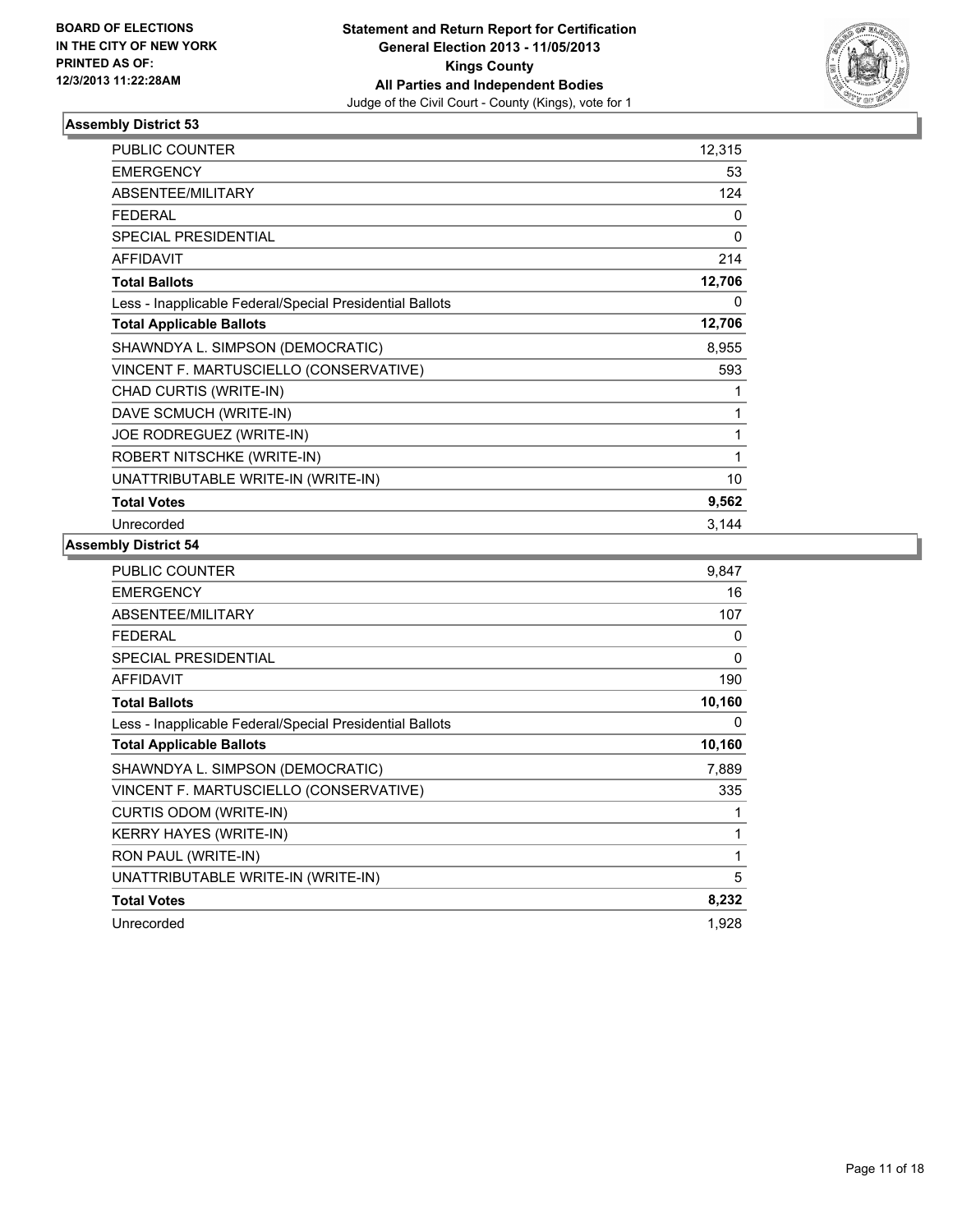

| PUBLIC COUNTER                                           | 13,948 |
|----------------------------------------------------------|--------|
| <b>EMERGENCY</b>                                         | 2      |
| ABSENTEE/MILITARY                                        | 192    |
| FEDERAL                                                  | 0      |
| SPECIAL PRESIDENTIAL                                     | 0      |
| <b>AFFIDAVIT</b>                                         | 235    |
| <b>Total Ballots</b>                                     | 14,377 |
| Less - Inapplicable Federal/Special Presidential Ballots | 0      |
| <b>Total Applicable Ballots</b>                          | 14,377 |
| SHAWNDYA L. SIMPSON (DEMOCRATIC)                         | 11,460 |
| VINCENT F. MARTUSCIELLO (CONSERVATIVE)                   | 185    |
| <b>JIMMY MCMILLIAN (WRITE-IN)</b>                        | 1      |
| <b>Total Votes</b>                                       | 11,646 |
| Unrecorded                                               | 2.731  |

| <b>PUBLIC COUNTER</b>                                    | 17,641 |
|----------------------------------------------------------|--------|
| <b>EMERGENCY</b>                                         | 30     |
| ABSENTEE/MILITARY                                        | 223    |
| <b>FEDERAL</b>                                           | 0      |
| <b>SPECIAL PRESIDENTIAL</b>                              | 0      |
| <b>AFFIDAVIT</b>                                         | 263    |
| <b>Total Ballots</b>                                     | 18,157 |
| Less - Inapplicable Federal/Special Presidential Ballots | 0      |
| <b>Total Applicable Ballots</b>                          | 18,157 |
| SHAWNDYA L. SIMPSON (DEMOCRATIC)                         | 14,465 |
| VINCENT F. MARTUSCIELLO (CONSERVATIVE)                   | 244    |
| <b>BEN GOCKER (WRITE-IN)</b>                             | 1      |
| MARCELLO CLERICI (WRITE-IN)                              | 1      |
| MORGAN CAMALLE (WRITE-IN)                                | 1      |
| UNATTRIBUTABLE WRITE-IN (WRITE-IN)                       | 5      |
| <b>Total Votes</b>                                       | 14,717 |
| Unrecorded                                               | 3.440  |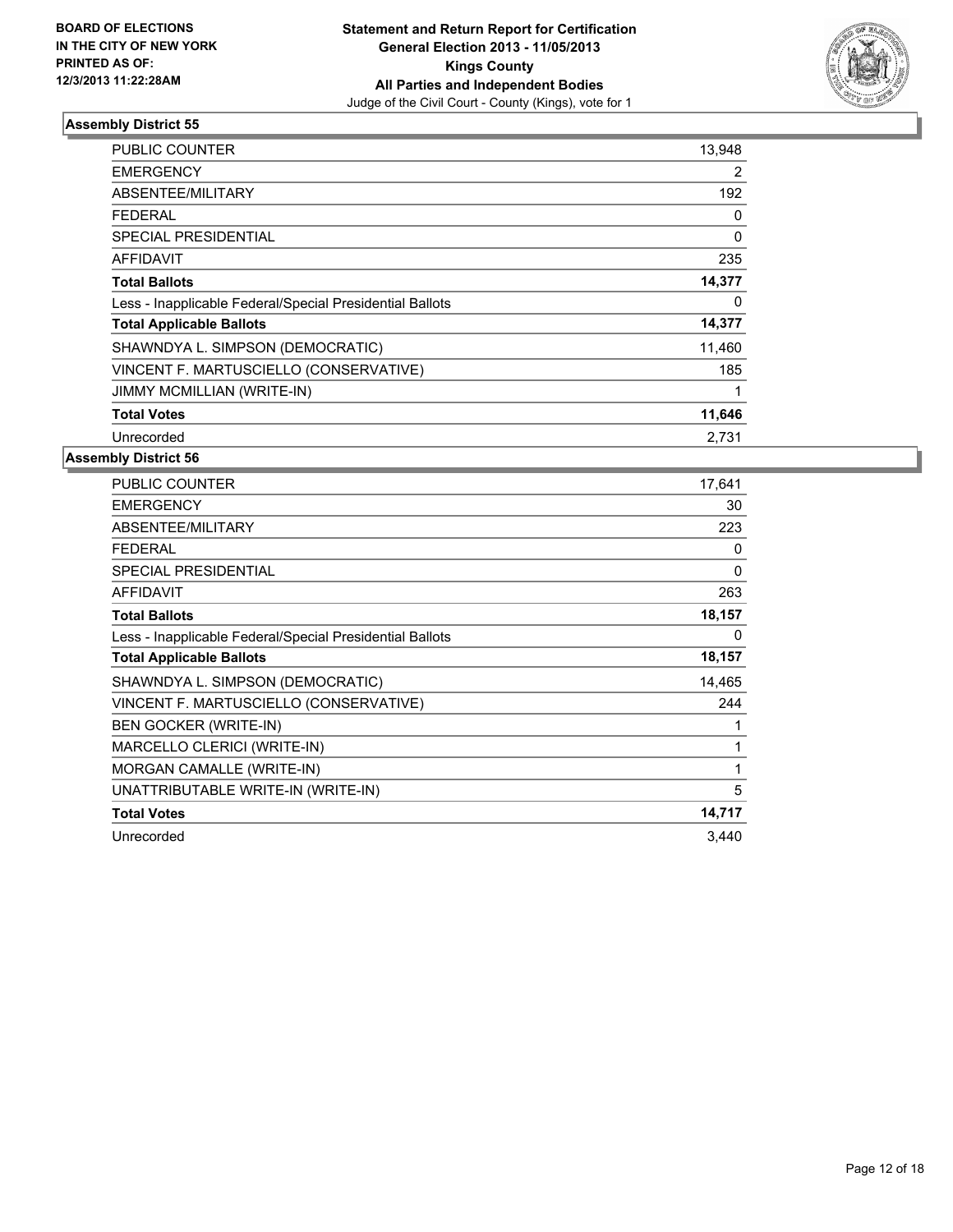

| PUBLIC COUNTER                                           | 24,525 |
|----------------------------------------------------------|--------|
| <b>EMERGENCY</b>                                         | 122    |
| <b>ABSENTEE/MILITARY</b>                                 | 573    |
| <b>FEDERAL</b>                                           | 0      |
| <b>SPECIAL PRESIDENTIAL</b>                              | 0      |
| <b>AFFIDAVIT</b>                                         | 410    |
| <b>Total Ballots</b>                                     | 25,630 |
| Less - Inapplicable Federal/Special Presidential Ballots | 0      |
| <b>Total Applicable Ballots</b>                          | 25,630 |
| SHAWNDYA L. SIMPSON (DEMOCRATIC)                         | 20,249 |
| VINCENT F. MARTUSCIELLO (CONSERVATIVE)                   | 547    |
| ANDY PECK (WRITE-IN)                                     | 1      |
| JOE BROLYN (WRITE-IN)                                    | 2      |
| KIMBERLY WILLIAMS (WRITE-IN)                             | 1      |
| LIL B (WRITE-IN)                                         | 1      |
| MICHAEL SANDLER (WRITE-IN)                               | 1      |
| SYLVIA KINARD (WRITE-IN)                                 | 1      |
| TRAVIS MOCKLER (WRITE-IN)                                | 1      |
| UNATTRIBUTABLE WRITE-IN (WRITE-IN)                       | 10     |
| <b>Total Votes</b>                                       | 20,814 |
| Unrecorded                                               | 4,816  |

| <b>PUBLIC COUNTER</b>                                    | 19,411 |
|----------------------------------------------------------|--------|
| <b>EMERGENCY</b>                                         |        |
| ABSENTEE/MILITARY                                        | 359    |
| <b>FEDERAL</b>                                           | 0      |
| SPECIAL PRESIDENTIAL                                     | 0      |
| <b>AFFIDAVIT</b>                                         | 287    |
| <b>Total Ballots</b>                                     | 20,058 |
| Less - Inapplicable Federal/Special Presidential Ballots | 0      |
| <b>Total Applicable Ballots</b>                          | 20,058 |
| SHAWNDYA L. SIMPSON (DEMOCRATIC)                         | 16,600 |
| VINCENT F. MARTUSCIELLO (CONSERVATIVE)                   | 274    |
| <b>CARMEN GILES (WRITE-IN)</b>                           |        |
| UNATTRIBUTABLE WRITE-IN (WRITE-IN)                       | 3      |
| <b>Total Votes</b>                                       | 16,878 |
| Unrecorded                                               | 3,180  |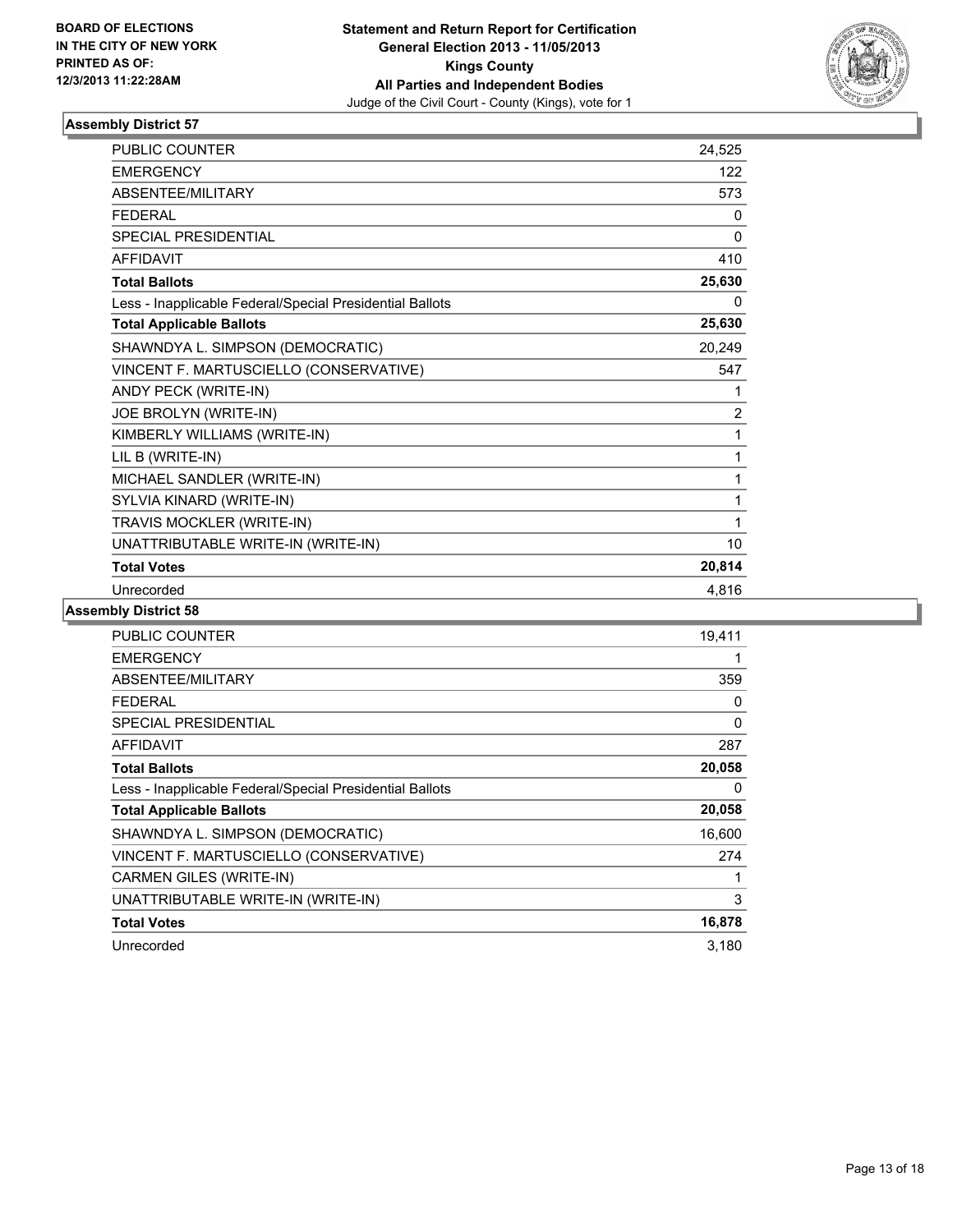

| PUBLIC COUNTER                                           | 19,786 |
|----------------------------------------------------------|--------|
| <b>EMERGENCY</b>                                         | 3      |
| ABSENTEE/MILITARY                                        | 339    |
| FEDERAL                                                  | 0      |
| SPECIAL PRESIDENTIAL                                     | 0      |
| <b>AFFIDAVIT</b>                                         | 250    |
| <b>Total Ballots</b>                                     | 20,378 |
| Less - Inapplicable Federal/Special Presidential Ballots | 0      |
| <b>Total Applicable Ballots</b>                          | 20,378 |
| SHAWNDYA L. SIMPSON (DEMOCRATIC)                         | 13,028 |
| VINCENT F. MARTUSCIELLO (CONSERVATIVE)                   | 3,315  |
| STEWART MILSTEIN (WRITE-IN)                              |        |
| <b>Total Votes</b>                                       | 16,344 |
| Unrecorded                                               | 4.034  |

#### **Assembly District 60**

| <b>PUBLIC COUNTER</b>                                    | 16,891 |
|----------------------------------------------------------|--------|
| <b>EMERGENCY</b>                                         | 11     |
| ABSENTEE/MILITARY                                        | 159    |
| <b>FEDERAL</b>                                           | 0      |
| <b>SPECIAL PRESIDENTIAL</b>                              | 0      |
| <b>AFFIDAVIT</b>                                         | 253    |
| <b>Total Ballots</b>                                     | 17,314 |
| Less - Inapplicable Federal/Special Presidential Ballots | 0      |
| <b>Total Applicable Ballots</b>                          | 17,314 |
| SHAWNDYA L. SIMPSON (DEMOCRATIC)                         | 13,546 |
| VINCENT F. MARTUSCIELLO (CONSERVATIVE)                   | 246    |
| PAMELA BROADNAX (WRITE-IN)                               | 1      |
| UNATTRIBUTABLE WRITE-IN (WRITE-IN)                       | 7      |
| <b>Total Votes</b>                                       | 13,800 |
| Unrecorded                                               | 3,514  |

| PUBLIC COUNTER                                           | 4,721 |
|----------------------------------------------------------|-------|
| <b>EMERGENCY</b>                                         | 0     |
| ABSENTEE/MILITARY                                        | 118   |
| <b>FEDERAL</b>                                           | 0     |
| SPECIAL PRESIDENTIAL                                     | 0     |
| AFFIDAVIT                                                | 56    |
| <b>Total Ballots</b>                                     | 4,895 |
| Less - Inapplicable Federal/Special Presidential Ballots | 0     |
| <b>Total Applicable Ballots</b>                          | 4,895 |
| SHAWNDYA L. SIMPSON (DEMOCRATIC)                         | 2,080 |
| VINCENT F. MARTUSCIELLO (CONSERVATIVE)                   | 1,666 |
| ALAN P. GALLO (WRITE-IN)                                 |       |
| CAPTIN MORGAN (WRITE-IN)                                 | 1     |
| <b>Total Votes</b>                                       | 3,748 |
| Unrecorded                                               | 1,147 |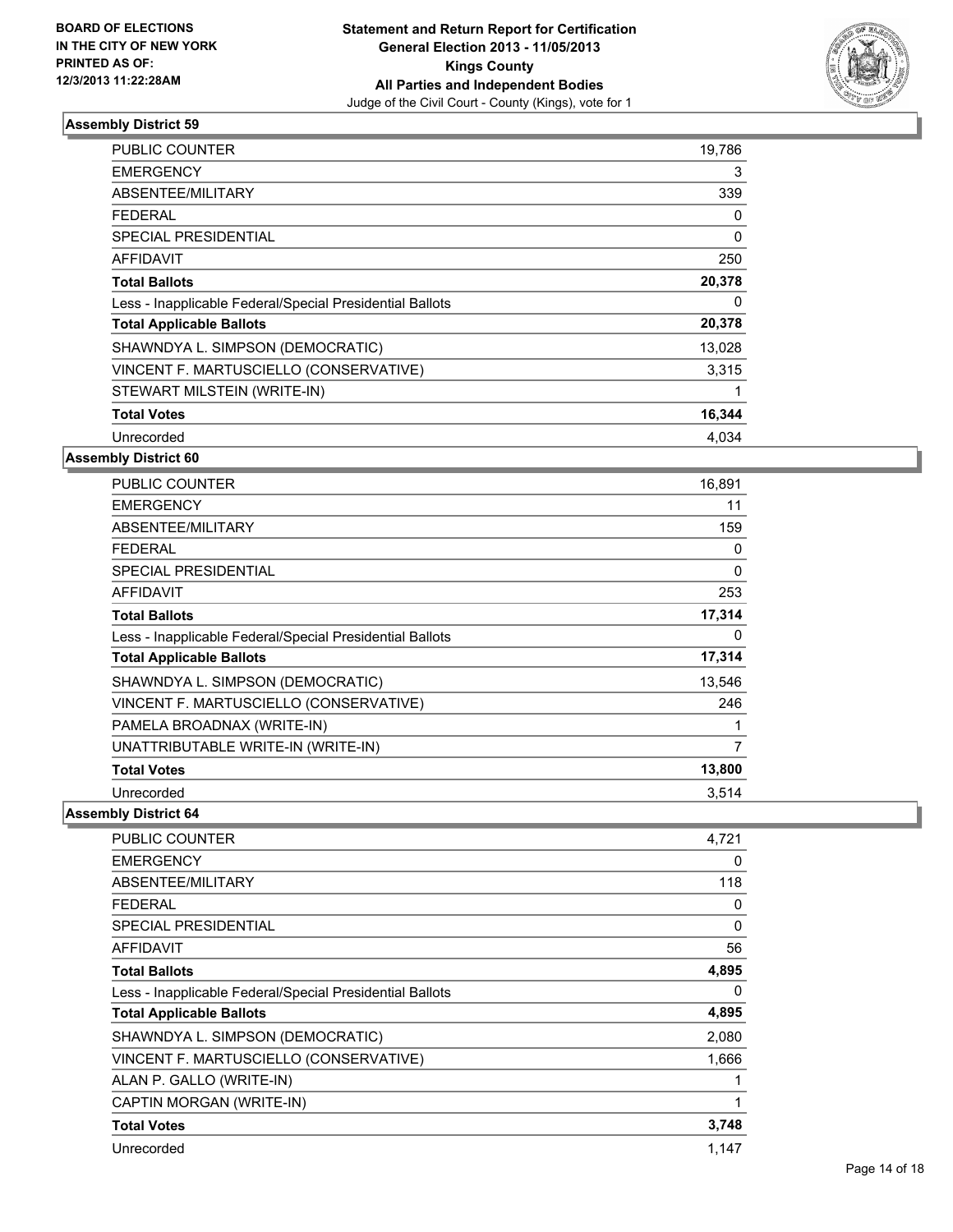

### **Total for Judge of the Civil Court - County (Kings) - Kings County**

| <b>PUBLIC COUNTER</b>                                    | 332,720        |
|----------------------------------------------------------|----------------|
| <b>EMERGENCY</b>                                         | 1,353          |
| ABSENTEE/MILITARY                                        | 6,865          |
| <b>FEDERAL</b>                                           | 0              |
| SPECIAL PRESIDENTIAL                                     | 0              |
| <b>AFFIDAVIT</b>                                         | 4,660          |
| <b>Total Ballots</b>                                     | 345,598        |
| Less - Inapplicable Federal/Special Presidential Ballots | $\Omega$       |
| <b>Total Applicable Ballots</b>                          | 345,598        |
| SHAWNDYA L. SIMPSON (DEMOCRATIC)                         | 222,115        |
| VINCENT F. MARTUSCIELLO (CONSERVATIVE)                   | 40,199         |
| AARON WOLOFSKY (WRITE-IN)                                | 1              |
| ABISH HALBESTO (WRITE-IN)                                | 1              |
| AHRON MILWEN (WRITE-IN)                                  | 1              |
| AKRON MOEBOS (WRITE-IN)                                  | 1              |
| ALAN P. GALLO (WRITE-IN)                                 | 1              |
| ALTON MADDOX (WRITE-IN)                                  | $\mathbf{1}$   |
| ANDY PECK (WRITE-IN)                                     | 1              |
| ARTHUR COHEN (WRITE-IN)                                  | 1              |
| ARTHUR HUH (WRITE-IN)                                    | $\mathbf{1}$   |
| <b>ASSATA SHAKUR (WRITE-IN)</b>                          | 2              |
| ATON MADOOF (WRITE-IN)                                   | 1              |
| AVA JOSHI (WRITE-IN)                                     | $\mathbf{1}$   |
| BARBARA K. MORGAN (WRITE-IN)                             | 1              |
| <b>BEN GOCKER (WRITE-IN)</b>                             | 1              |
| BERNARD GOETZ (WRITE-IN)                                 | $\mathbf{1}$   |
| BRENDAN FLYNN (WRITE-IN)                                 | 1              |
| CAPTIN MORGAN (WRITE-IN)                                 | 1              |
| CARMEN GILES (WRITE-IN)                                  | $\mathbf{1}$   |
| CARY FISCHER (WRITE-IN)                                  | 1              |
| CHAD CURTIS (WRITE-IN)                                   | 1              |
| CHAGA S. WOLF (WRITE-IN)                                 | 1              |
| CHAIM D ZWIEBEL (WRITE-IN)                               | 1              |
| CHELSEA MANNING (WRITE-IN)                               | 1              |
| CHERYL GONZALES (WRITE-IN)                               | $\overline{c}$ |
| CHIM BERGMAN (WRITE-IN)                                  | 1              |
| CLARA RONK (WRITE-IN)                                    | 1              |
| COREY HARDIN (WRITE-IN)                                  | 1              |
| CURTIS ODOM (WRITE-IN)                                   | 1              |
| DAN BANANNO (WRITE-IN)                                   | 1              |
| DAN BONANNO (WRITE-IN)                                   | 1              |
| DAN DONADRO (WRITE-IN)                                   | 1              |
| DANIEL STEINBERG (WRITE-IN)                              | 1              |
| DAVE SCMUCH (WRITE-IN)                                   | 1              |
| DAVID ALQUIST (WRITE-IN)                                 | 1              |
| DAVID DIMUS (WRITE-IN)                                   | 1              |
|                                                          |                |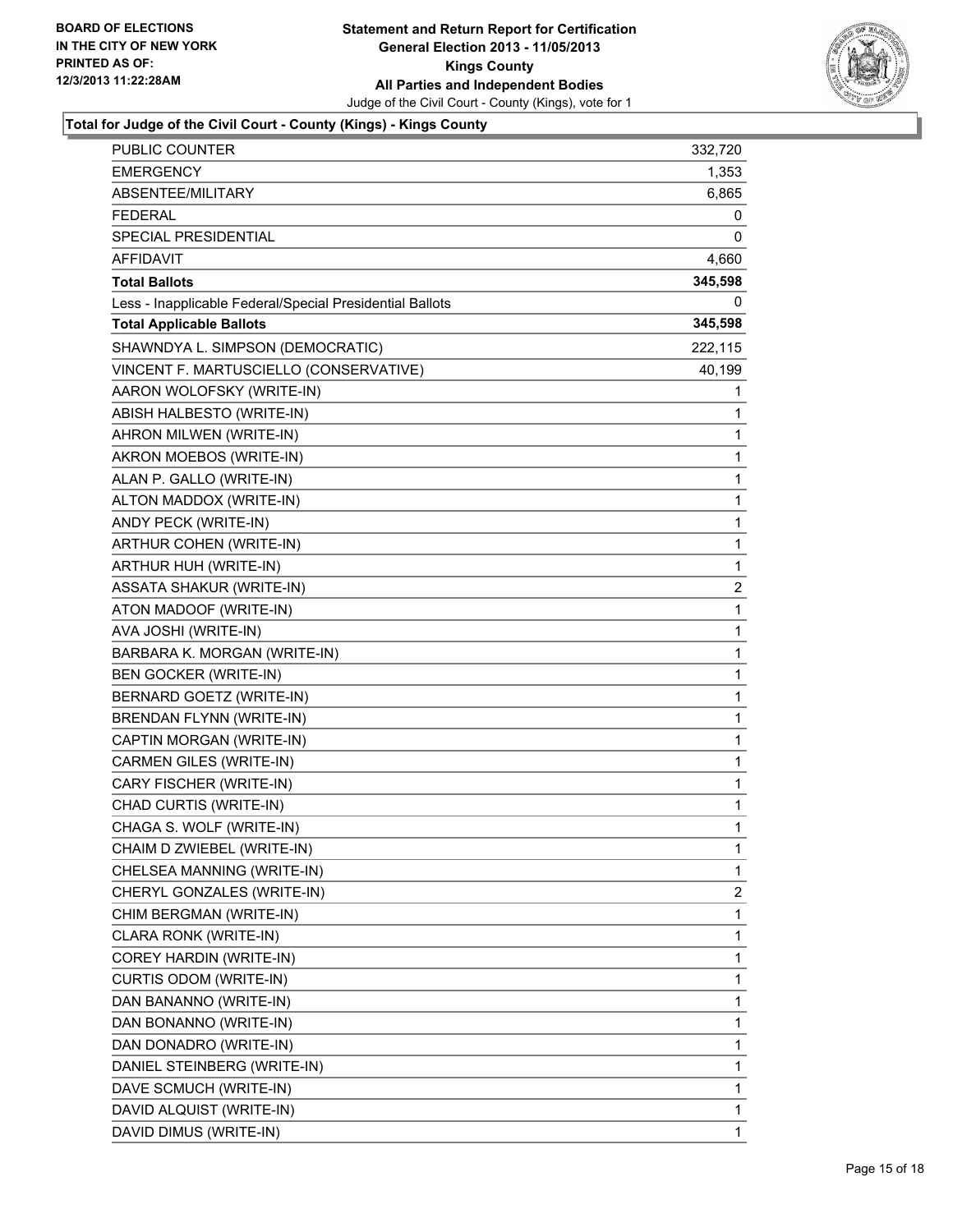

## **Total for Judge of the Civil Court - County (Kings) - Kings County**

|                      | DAVID GREENFIELD (WRITE-IN)      | $\mathbf{1}$   |
|----------------------|----------------------------------|----------------|
|                      | DAVID HAROWITZ (WRITE-IN)        | 1              |
|                      | DAVID TAWLL (WRITE-IN)           | 1              |
|                      | DENISE SETTON (WRITE-IN)         | 1              |
|                      | DINGO RAIBOURN (WRITE-IN)        | 1              |
|                      | ELIZABETH HOLTZOWT (WRITE-IN)    | 1              |
|                      | EMILY WILLIAMS (WRITE-IN)        | 1              |
|                      | FRED ACAUDO (WRITE-IN)           | 1              |
|                      | <b>GERALD GARSON (WRITE-IN)</b>  | 1              |
|                      | <b>GLENN KIMBALL (WRITE-IN)</b>  | 1              |
|                      | HARRY FREIFELD (WRITE-IN)        | 1              |
|                      | IAN D GIRSHEK (WRITE-IN)         | 1              |
|                      | IAN STRAK (WRITE-IN)             | 2              |
|                      | <b>ISRAEL GLASSER (WRITE-IN)</b> | 1              |
| IZVI FINK (WRITE-IN) |                                  | 1              |
|                      | JAY L. WIENER (WRITE-IN)         | 1              |
|                      | JESSE WAGNER (WRITE-IN)          | 1              |
|                      | JIMMY MCMILLAN (WRITE-IN)        | 1              |
|                      | JIMMY MCMILLIAN (WRITE-IN)       | 1              |
|                      | JOCELYN SIMONSON (WRITE-IN)      | 1              |
|                      | JODAH LEVINE (WRITE-IN)          | 1              |
|                      | JOE BROLYN (WRITE-IN)            | $\overline{2}$ |
|                      | JOE LHOTA (WRITE-IN)             | 1              |
|                      | JOE RODREGUEZ (WRITE-IN)         | 1              |
|                      | JOHN HODGMAN (WRITE-IN)          | $\overline{2}$ |
|                      | JONATHAN COHEN (WRITE-IN)        | $\overline{c}$ |
|                      | JONATHAN WEISMAN (WRITE-IN)      | 1              |
|                      | JUDITH KAYE (WRITE-IN)           | 1              |
|                      | JUDY BROWN (WRITE-IN)            | 1              |
|                      | JULIA GIOVANNITTI (WRITE-IN)     | 1              |
|                      | KARISIA VACTH (WRITE-IN)         | 1              |
|                      | KEN AWERNECK (WRITE-IN)          | 1              |
|                      | <b>KERRY HAYES (WRITE-IN)</b>    | 1              |
|                      | KIMBERLY WILLIAMS (WRITE-IN)     | $\mathbf{1}$   |
|                      | KING YAME (WRITE-IN)             | 1              |
|                      | LASSLO SZEKELY (WRITE-IN)        | 1              |
|                      | LEORA CORBIN (WRITE-IN)          | 1              |
| LIL B (WRITE-IN)     |                                  | 1              |
|                      | LORA J. GEROVISI (WRITE-IN)      | 1              |
|                      | M. SADIA MCLAUGHLIN (WRITE-IN)   | 1              |
|                      | MARCELLO CLERICI (WRITE-IN)      | 1              |
|                      | MARIANNE MACIAS (WRITE-IN)       | 1              |
|                      | MARIE CURIE (WRITE-IN)           | 1              |
|                      | MAXINE PARKS (WRITE-IN)          | $\mathbf{1}$   |
|                      | MEIR LENEROVIEZ (WRITE-IN)       | 1              |
|                      | MELISSA RENWICK (WRITE-IN)       | $\mathbf{1}$   |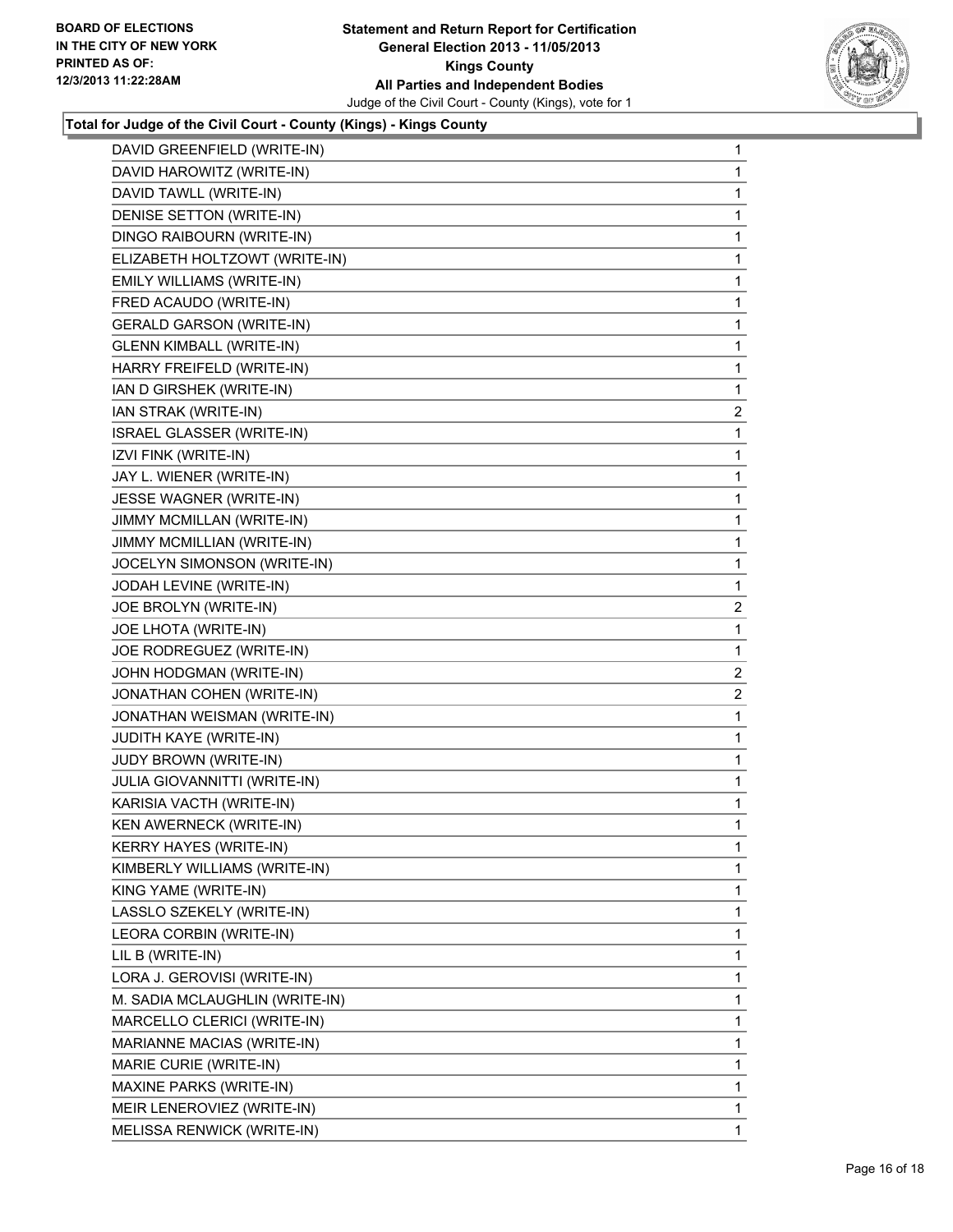

## **Total for Judge of the Civil Court - County (Kings) - Kings County**

| MERYL GLICKSON (WRITE-IN)          | 1       |
|------------------------------------|---------|
| MICHAEL GRAMMAR (WRITE-IN)         | 1       |
| MICHAEL SANDLER (WRITE-IN)         | 1       |
| MICK DAKA (WRITE-IN)               | 1       |
| MIKE CLINE (WRITE-IN)              | 1       |
| MIKE NAPOLI (WRITE-IN)             | 1       |
| MORGAN CAMALLE (WRITE-IN)          | 1       |
| MOSHE METZGER (WRITE-IN)           | 1       |
| NICK JAGGER (WRITE-IN)             | 1       |
| NOACH DEAR (WRITE-IN)              | 1       |
| <b>OSCAR MADISON (WRITE-IN)</b>    | 1       |
| PAMELA BROADNAX (WRITE-IN)         | 1       |
| PETE HAMILL (WRITE-IN)             | 1       |
| PETER HAMILL (WRITE-IN)            | 1       |
| PETER SWEENEY (WRITE-IN)           | 1       |
| PHIL PHILLIPS (WRITE-IN)           | 1       |
| RENEE GIARDANO (WRITE-IN)          | 1       |
| RICK MOODY (WRITE-IN)              | 1       |
| ROBERT NITSCHKE (WRITE-IN)         | 1       |
| RON PAUL (WRITE-IN)                | 1       |
| SANDRA BRIER (WRITE-IN)            | 1       |
| SARAH VOISINE (WRITE-IN)           | 1       |
| SCOTT ROSS (WRITE-IN)              | 1       |
| SHAWNA SIMPSON (WRITE-IN)          | 1       |
| SHULEN RUBASHKIN (WRITE-IN)        | 1       |
| SIFER ASEPH (WRITE-IN)             | 1       |
| STAR JONES (WRITE-IN)              | 1       |
| STEPHANE RIUETZ (WRITE-IN)         | 1       |
| STEPHEN COLBERT (WRITE-IN)         | 1       |
| STEWART MILSTEIN (WRITE-IN)        | 1       |
| SUE SIMMONS (WRITE-IN)             | 1       |
| SYLVIA ASH (WRITE-IN)              | 1       |
| SYLVIA KINARD (WRITE-IN)           | 1       |
| TOM KEOUGH (WRITE-IN)              | 1       |
| TRAVIS MOCKLER (WRITE-IN)          | 1       |
| UNATTRIBUTABLE WRITE-IN (WRITE-IN) | 121     |
| WILLIAM J. MILLER (WRITE-IN)       | 1       |
| YEHUDA FRANKEL (WRITE-IN)          | 1       |
| YEHUDA OLEN (WRITE-IN)             | 1       |
| YITCHOL LICHT (WRITE-IN)           | 1       |
| <b>Total Votes</b>                 | 262,561 |
| Unrecorded                         | 83,037  |